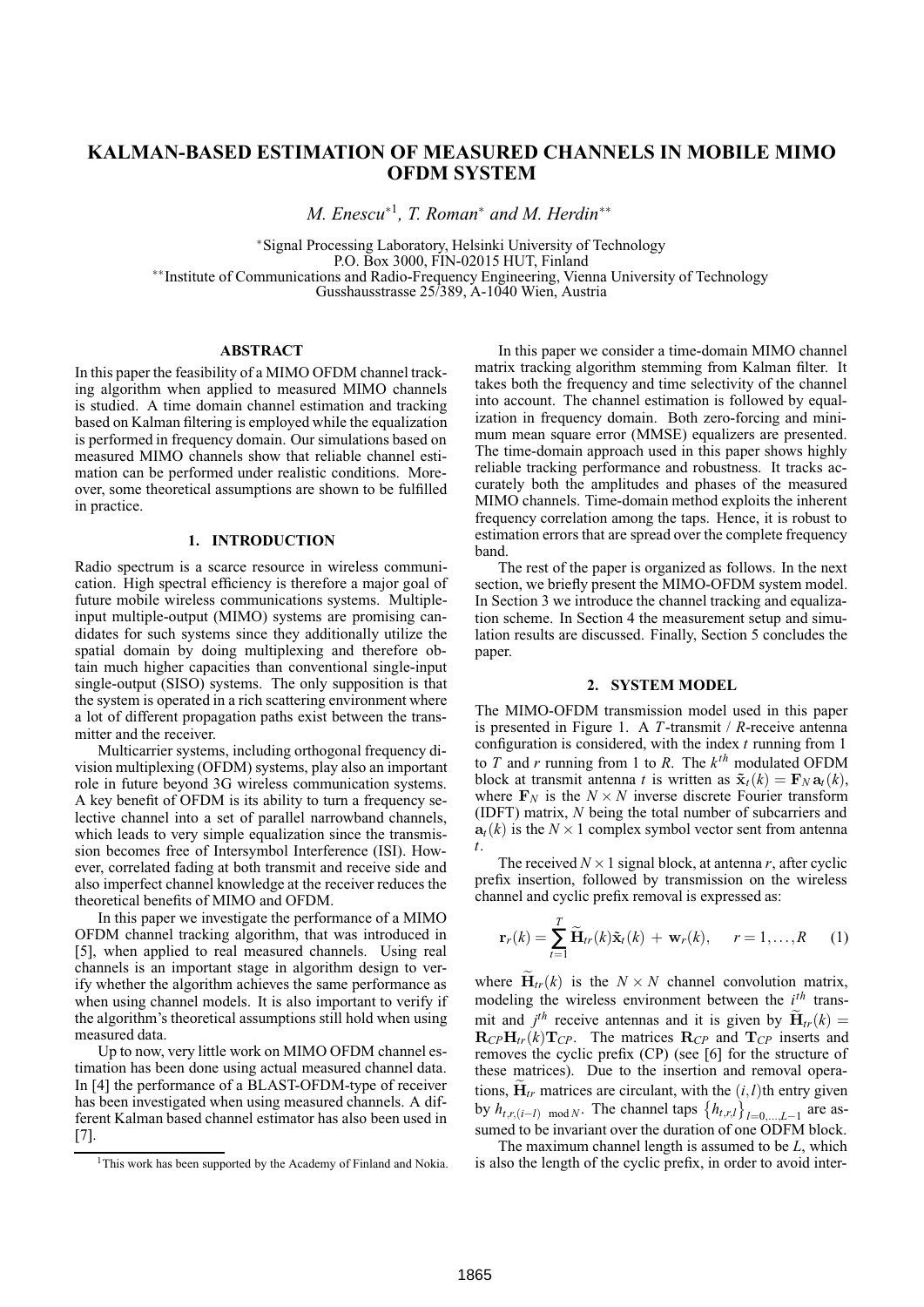

Figure 1: MIMO OFDM transmission.

block interference. The noise term **w** is assumed to be circular white Gaussian with covariance matrix  $\sigma^2 I$ .

Since circulant matrices implement circular convolutions, they are diagonalized by DFT and IDFT operations and thus after having performed the discrete Fourier transform of  $\mathbf{r}_t(k)$  we obtain:

$$
\tilde{\mathbf{r}}_r(k) = \sum_{t=1}^T \mathbf{F}_N^H \widetilde{\mathbf{H}}_{tr}(k) \tilde{\mathbf{x}}_t(k) + \tilde{\mathbf{n}}_t(k),
$$
 (2)

where  $\tilde{\mathbf{n}}_t(k) = \mathbf{F}_N^H \mathbf{w}_t(k)$ ,  $\mathbf{F}_N^H$  is unitary DFT matrix, and the diagonal matrices

$$
\mathbf{D}_{tr}(k) = \mathbf{F}_{N}^{H} \widetilde{\mathbf{H}}_{tr}(k) \mathbf{F}_{N}
$$
  
= 
$$
diag\left\{\sum_{l=0}^{L-1} h_{t,r,l}(k) \exp\left(-j\frac{2\pi nl}{N}\right)\right\}_{n=0,\ldots,N-1}
$$
 (3)

contain the frequency response of the channel  $\mathbf{h}_{tr}(k)$ , evaluated at the subcarrier frequencies. In case  $D_{tr}$  are not diagonal matrices anymore, we face Intercarrier Interference (ICI) and the orthogonality of the OFDM system is lost. In this case both the channel and ICI have to be compensated for [6].

Now, stacking the *R* equations in (2) in a vector we obtain:

$$
\tilde{\mathbf{r}}(k) = \left[\tilde{\mathbf{r}}_1^{\mathrm{T}} \dots \tilde{\mathbf{r}}_R^{\mathrm{T}}\right]^{\mathrm{T}} = \mathscr{D}(k)\mathbf{a}(k) + \tilde{\mathbf{n}}(k),\tag{4}
$$

where  $\mathbf{a}(k) = [\mathbf{a}_1(k)^T ... \mathbf{a}_t(k)^T ... \mathbf{a}_T(k)^T]^T$ ,  $\tilde{\mathbf{n}}(k) =$  $[\tilde{\mathbf{n}}_1(k)^T \dots \tilde{\mathbf{n}}_r(k)^T \dots \tilde{\mathbf{n}}_R(k)^T]^T$  and the  $RN \times TN$  matrix  $\mathscr{D}(k)$  is:

$$
\mathscr{D}(k) = \left[ \begin{array}{cccc} \mathbf{D}_{11}(k) & \dots & \dots & \dots & \mathbf{D}_{T1}(k) \\ \vdots & & \mathbf{D}_{tr}(k) & \vdots \\ \mathbf{D}_{1R}(k) & \dots & \dots & \mathbf{D}_{TR}(k) \end{array} \right]_{RN \times TN}
$$
\n(5)

The equalization may be performed in frequency domain as follows:

$$
\mathbf{u}(k) = \mathscr{U}(k)\tilde{\mathbf{r}}(k) \tag{6}
$$

$$
= \mathscr{U}(k) \left[ \mathscr{D}(k) \mathbf{a}(k) + \tilde{\mathbf{n}}(k) \right], \tag{7}
$$

where  $\mathcal{U}(k)$  is the  $TN \times RN$  equalizer matrix at OFDM block time *k*. Then, the decisions are carried out on  $u(k)$  in order to obtain the symbol estimate  $\hat{a}(k)$ . The zero forcing and MMSE equalizers may be found as follows. The zero forcing

(ZF) equalizer is given by:  $\mathcal{U}_{ZF}(k) = \mathcal{D}^+(k)$ , where  $\mathcal{D}^+ =$  $\left(\mathscr{D}^H\mathscr{D}\right)^{-1}\mathscr{D}^H$  is the left pseudoinverse of  $\mathscr{D}$ . The MMSE equalizer may be found as follows:

$$
\mathscr{U}_{MMSE}(k) = \sigma_a^2 \mathscr{D}^H(k) \left[ \sigma_a^2 \mathscr{D}(k) \mathscr{D}^H(k) + \sigma^2 \mathbf{I} \right]^{-1}, \quad (8)
$$

where  $\sigma^2 = \sigma_{\tilde{n}}^2$  is the variance of the noise and  $\sigma_a^2$  is the average symbol energy.

In order to find the zero forcing equalizer,  $\mathscr{D}^H \mathscr{D}$  has to be full rank, i.e. rank $\{\mathscr{D}^H\mathscr{D}\}$  = rank $\{\mathscr{D}\}\leq \min(TN, RN)$ . Hence min $(TN, RN) = TN$ , i.e. the number of receive antennas must be at least equal to the number of transmit antennas. A closer look to  $\mathcal{U}_{ZF}$  and  $\mathcal{U}_{MMSE}$  matrices reveals the fact that they are formed by diagonal matrices. By exploiting this special matrix structure, significantly lower complexity can be achieved in the equalization stage since direct matrix inversion in (8) is avoided. This highlights an important property of OFDM transmission: the initial frequency selective channel has been turned into a set of *N* frequency flat channels. The equalizer is needed here to compensate the flat fading experienced on each subcarrier and also to de-multiplex the transmitted streams  $a_t$ ,  $t = 1, \ldots, T$ .

## **3. TIME-DOMAIN CHANNEL TRACKING**

In mobile communications, the channels are time-varying. Hence, the channel needs to be tracked and equalizer coefficients updated periodically. The MIMO-OFDM channel tracking algorithm used in this paper is based on state-space formulation of the transmission model [5].

The received  $RN \times 1$  signal block can be written as:

$$
\mathbf{r}(k) = \tilde{\mathbf{X}}(k)\mathbf{h}(k) + \mathbf{w}(k),\tag{9}
$$

where the channel vectors corresponding to each MIMO branch are stacked into the vector  $h(k)$  =  $\left[\mathbf{h}_{11}^{\mathrm{T}}(k) \ldots \mathbf{h}_{T1}^{\mathrm{T}}(k) \ldots \mathbf{h}_{1r}^{\mathrm{T}}(k) \ldots \mathbf{h}_{Tr}^{\mathrm{T}}(k) \ldots \mathbf{h}_{1R}^{\mathrm{T}}(k) \ldots \mathbf{h}_{TR}^{\mathrm{T}}(k)\right]^{\mathrm{T}}$ . Each **h***tr* vector contains *L* channel taps. The data matrix of size  $RP \times TRL$  is the following  $\tilde{\mathbf{X}}(k) =$ 

$$
\left[\begin{array}{cccc} \tilde{\mathbf{X}}_{11}(k) & \cdots & \tilde{\mathbf{X}}_{T1}(k) & \cdots & & \cdots & \mathbf{0}_{P\times L} \\ \vdots & & \cdots & & \ddots & \vdots \\ \mathbf{0}_{P\times L} & \cdots & & \cdots & \tilde{\mathbf{X}}_{1R}(k) & \cdots & \tilde{\mathbf{X}}_{TR}(k) \end{array}\right]_{RP\times TRI} ,
$$
\n(10)

where  $P = N + L$  is the total OFDM symbol length. The time evolution of the channel can be described as:

$$
\mathbf{h}(k) = \mathbf{A}\mathbf{h}(k-1) + \mathbf{v}(k),\tag{11}
$$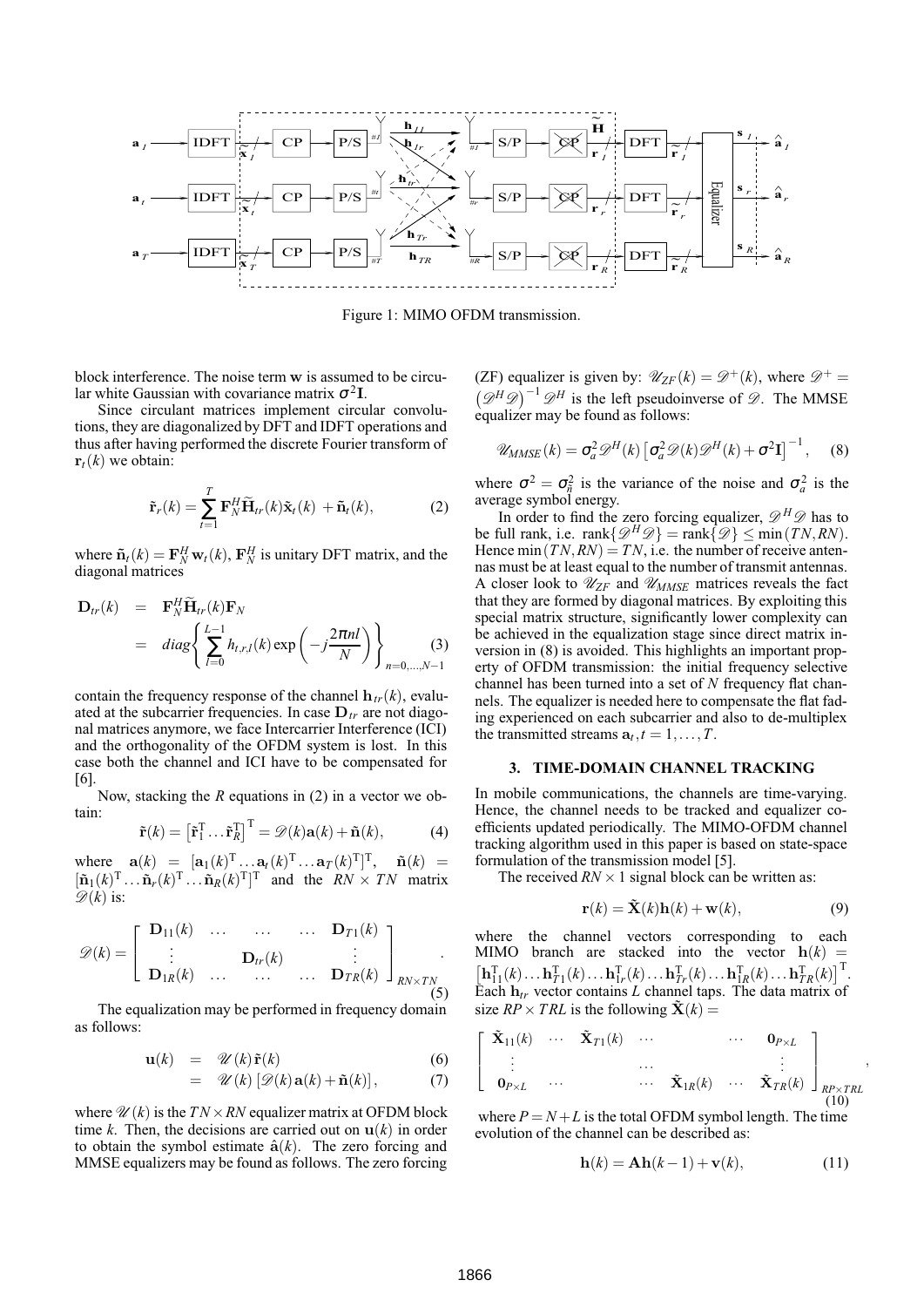where **A** is the state transition matrix and **v** is the state noise. The spectral radius of the state transition matrix has to be less than one in order to ensure the stability of the system. This matrix can be also estimated from the received data, see e.g., [2]. Equations (9) and (11) form the state-space model describing our transmission system. Considering that the model is linear and the noise is Gaussian, Kalman filtering (KF) [1] can be applied to estimate the state vector **h**. Note that when applying KF, the observation and state covariance matrices have to be known. In our simulation studies in Section 4, these quantities have been chosen manually. However, they can be reliably estimated [2].

The overall structure of the receiver is illustrated in Figure 2. The algorithm works as follows. For OFDM symbol at time *k*:

- 1. Decode the received vector  $r(k)$  and obtain the symbol estimate  $\hat{\mathbf{a}}(k)$ , using  $\hat{\mathbf{h}}(k-1|k-1)$ , i.e. the filtered estimate of the channel at symbol time  $k - 1$ .
- 2. Re-modulate  $\hat{\mathbf{a}}(k)$ :  $\hat{\mathbf{x}}(k) = \mathbf{F}_N \hat{\mathbf{a}}(k)$ .
- 3. Build the estimate  $\hat{\tilde{\mathbf{X}}}(k)$  using  $\hat{\tilde{\mathbf{x}}}(k)$ .
- 4. Run the Kalman filter to finally obtain  $\hat{\mathbf{h}}(k|k)$ .

At this point one may also refine the estimates by re-decoding the symbol  $\hat{a}(k)$  using the filtered estimate  $h(k|k)$ .



Figure 2: Time-domain channel estimation and tracking, frequency domain equalization.

Except for the first OFDM symbol, the algorithm works in a decision directed mode. The major computational cost lies in the calculation of the matrix inversion in the Kalman gain expression. By applying the matrix inversion lemma, the number of operations can be reduced to  $O(LN^2)$  when tracking is done in time-domain. The complexity is of order  $O(N^3)$  if one is applying KF in the frequency domain. In practice  $L \ll N$ , hence significantly lower complexity is achieved.

## **4. MEASUREMENT SETUP AND SIMULATIONS**

#### **4.1 Measurement setup**

The channel measurements used in this paper took place at the Institute of Communications and Radio-Frequency Engineering, Vienna University of Technology. They were performed together with Elektrobit, using the Elektrobit Prop-Sound channel sounder. We measured the impulse response between each transmit and receive antenna at a center frequency of 2.4GHz using a total measurement bandwidth of 200MHz, which gives a delay resolution of 5ns. At transmit side an 8-element circular array of monopoles with 7 elements on the circle and one in the center and at receive side a 16-element 4x4 rectangular patch array were used. Both arrays had an inter-element spacing of 0.5λ at 2.55GHz. During the measurement the receiver has been moved (with pedestrian speed), leading to a time-varying MIMO channel.

## **4.2 Simulation results**

In the simulations, we consider a 2x2 MIMO system, therefore we only use the first two transmit and receive antennas from the available data. From the measured impulse responses, we extracted 8 consecutive taps, where the first tap was chosen such that it covers the first significant delay tap in the impulse response. In order to create a channel suitable for our simulations, we interpolated between the snapshots that were measured every 37ms such that the coherence time of the channel equals the OFDM symbol duration. Considering that the OFDM system has  $N = 128$  subcarriers and a cyclic prefix of 100*ns*, the total OFDM symbol duration becomes 740*ns*.

The employed symbol modulation is QPSK. The MMSE equalizer (8) was chosen, as it does not suffer from noise enhancement as the zero forcing approach does. Frequency offsets between transmitters and receivers are assumed to be compensated for [6]. Channels are considered to remain stationary during the OFDM block time.

Since the equalization stage operates in the frequency domain, accuracy in estimating frequency responses of the channels at the subcarrier frequencies needs to be investigated. Figure 3 and 4 respectively show amplitude and phase responses, for the true and estimated channel, at a given OFDM block time. Since time-domain estimation performs well, channel transfer functions are consequently also modeled accurately, in both amplitude and phase. Re-training symbols are sent periodically (every 100 blocks, in our simulations), in order to avoid loosing the track, which could occur if all MIMO subchannels fall into a deep fade simultaneously. This would be a problem if the MIMO channels are highly correlated and rank of the channel matrix is low.

Tracking in time turns out to be robust to estimation errors because the frequency correlation of the taps can be efficiently exploited. Furthermore, estimation errors are spread over the whole transmission spectrum, and not concentrated on a given set of subcarriers.

The receiver's performance criterion is the bit error rate as a function of noise variance, presented in Figure 5. A lower bound for the performance of the tracking algorithm is given by using the ideal channel state information (CSI), i.e. perfectly known channel at the receiver side. As shown by simulation curves, tracking in time-domain provides us with results close to the ones obtained with known channel.

#### **4.3 Discussion**

The state transition matrix **A** is a crucial parameter for Kalman Filter convergence. In our experiments we have used a matrix close to identity matrix, with the diagonal elements less then one. This implied that the channels are varying independently in time, and from the simulation results we can draw the conclusion that we made a good assumption. This might be also explained by the fact that in the indoor scenario we considered, rich scattering at both transmit and receive